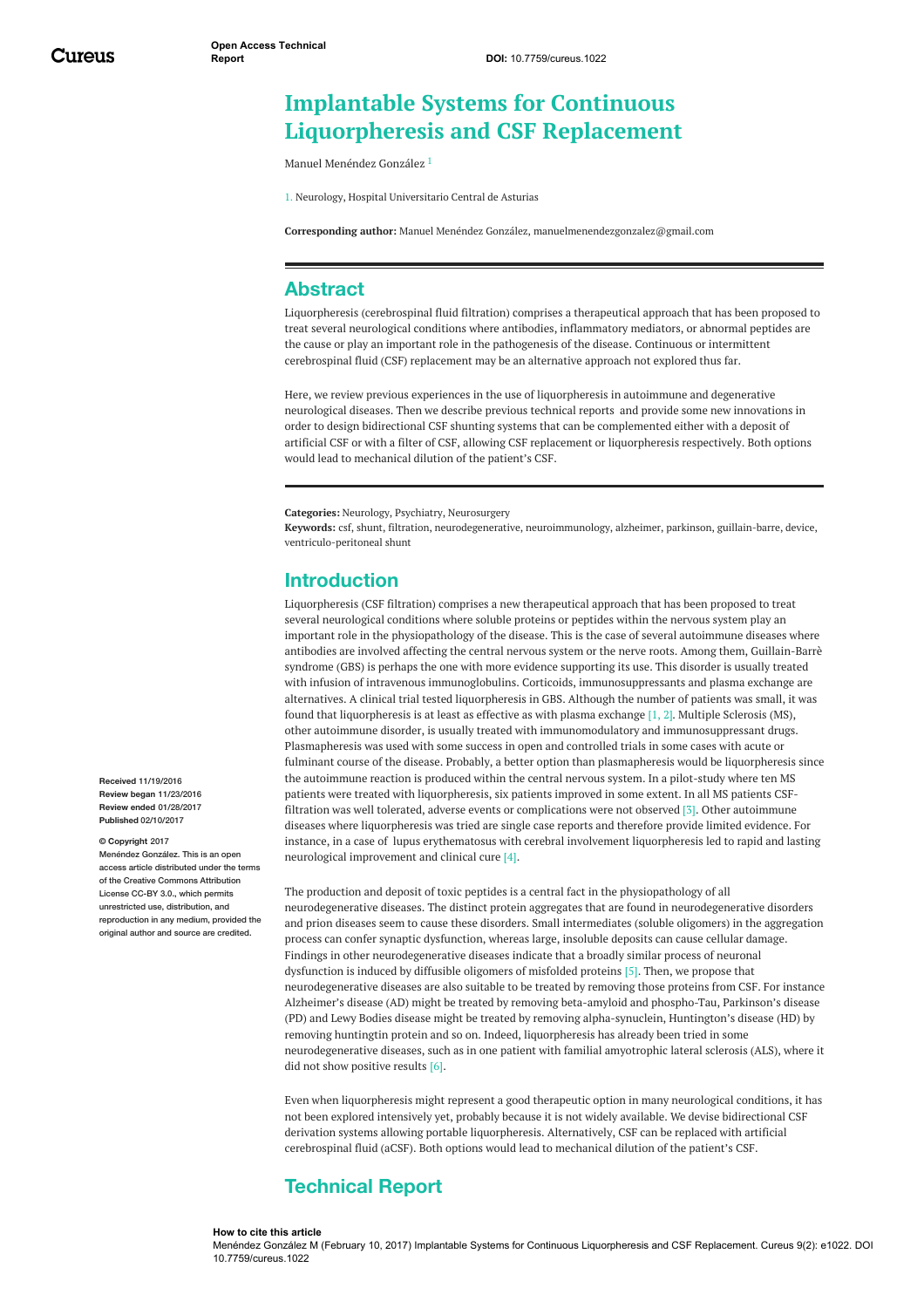The following paragraphs have the objective of describing previous developments and provide some new technical innovations in order to design implantable systems for continuous liquorpheresis and CSF replacement.

#### **State of the art**

*Standard Ventriculoperitoneal Derivation*

Ventricular-peritoneal derivation is a method of diverting CSF from the ventricles to the abdominal cavity. It is the usual treatment of hydrocephalus, a condition produced when the natural system for draining and absorbing CSF does not work properly and the ventricles enlarge to accommodate the extra fluid. Systems for ventricular-peritoneal derivation allow draining CSF from the ventricular system (or from the spinal subarachnoid space in the case of lumbar-peritoneal derivation) to the peritoneum. A derivation usually consists of two simple catheters (single light) and a one-way valve. The valve regulates the amount of CSF going out of the brain ventricles. As pressure increases within the brain cerebrospinal fluid, the check valve opens and excess liquid is drained to another body. There are various types of derivations. The two most common are: 1. Fixed pressure valves that regulate the amount of cerebrospinal fluid is drained based on a predetermined pressure setting. 2. Adjustable pressure valves that regulate the amount of cerebrospinal fluid that is drained based on a pressure value which can be adjusted. Using specially designed magnetic tools, neurosurgeons may change noninvasively the pressure level of the implanted adjustable valve during a visit in consultation, without another surgical procedure. Both types of valve may include an anti-siphon device control. The purpose of an anti-siphon device control is minimize overdrainage due to the force of gravity, which can cause more cerebrospinal fluid to drain when the individual is upright. In addition, some valves include a reservoir that can be used to check the operation of the derivation and to obtain samples of cerebrospinal fluid for laboratory studies.

#### *Lumboperitoneal Derivations and Implantable Intrathecal Pumps*

Lumboperitoneal shunting is also a method of diverting CSF to the abdominal cavity, but this one diverts CSF from the lumbar subarachnoid space instead of from the ventricles. Advantages of lumboperitoneal derivations over ventricular-peritoneal derivations include avoidance of brain penetration with the shunt catheter, access to a large CSF space in the thecal sac, and the potential of a large amount of CSF drainage. Patients who require a lumboperitoneal shunt have pathology that predisposes to obstruction of CSF absorption or elevated CSF pressure but must have communication of the spinal CSF with the cranial compartment.

Implantable Intrathecal pumps are medical devices used to deliver medications directly into the lumbar subarachnoid space. They consist of a small battery-powered, programmable pump that is implanted under the subcutaneous tissue of the abdomen and connected to a small catheter tunneled to the site of spinal entry. Sophisticated drug dose regimens can be instituted. Implanted pumps need to be refilled every few months.

#### *Bidirectional Ventriculoperitoneal Derivation*

Patent US20090131850A1, entitled "Method and apparatus for removing harmful proteins from a mammalian's ventricular cerebrospinal fluid" devices bidirectional ventricular-peritoneal derivations complemented with a pump and a filter allowing the removal of proteins from CSF [7]. Then, it can be considered the first claimed patent claim of an implantable system for continuous liquorpheresis.

Artificial CSF (aCSF) has been first produced in 1949 and refined since then with the purpose of using it as a vehicle solution for administration of agents to the central nervous system and neuroendoscopic surgery [8- 9]. Yang Qin and Jian W. Gu have proposed a bidirectional ventricular-peritoneal derivation with a pump infusing aCSF to improve the homeostasis of CSF, as a new treatment for AD, very recently [10].

## **Description of implantable systems for liquorpheresis and CSF replacement**

#### *General Description*

Standard ventricular-peritoneal (or lumbar-peritoneal) derivations does not allow diluting CSF as catheters are unidirectional. Using current technology as starting point, we envision new developments to construct implantable systems aimed at infusing either aCSF (CSF replacement) or the own patient's CSF after filtration (liquorpheresis). This model comprises a series of interconnected elements, reservoirs, and access ports, allowing both to drain CSF to the outside (to an external collector) or to the peritoneum and to infuse CSF into the ventricular system (ventriculo-peritoneal) or the spinal subarachnoid space (lumbo-peritoneal derivation). Infusing CSF can be both aCSF (CSF replacement) and filtered CSF (liquorpheresis). Key elements in this model are the following (figure *[1](#page-3-0)* and figure *[2](#page-4-0)*):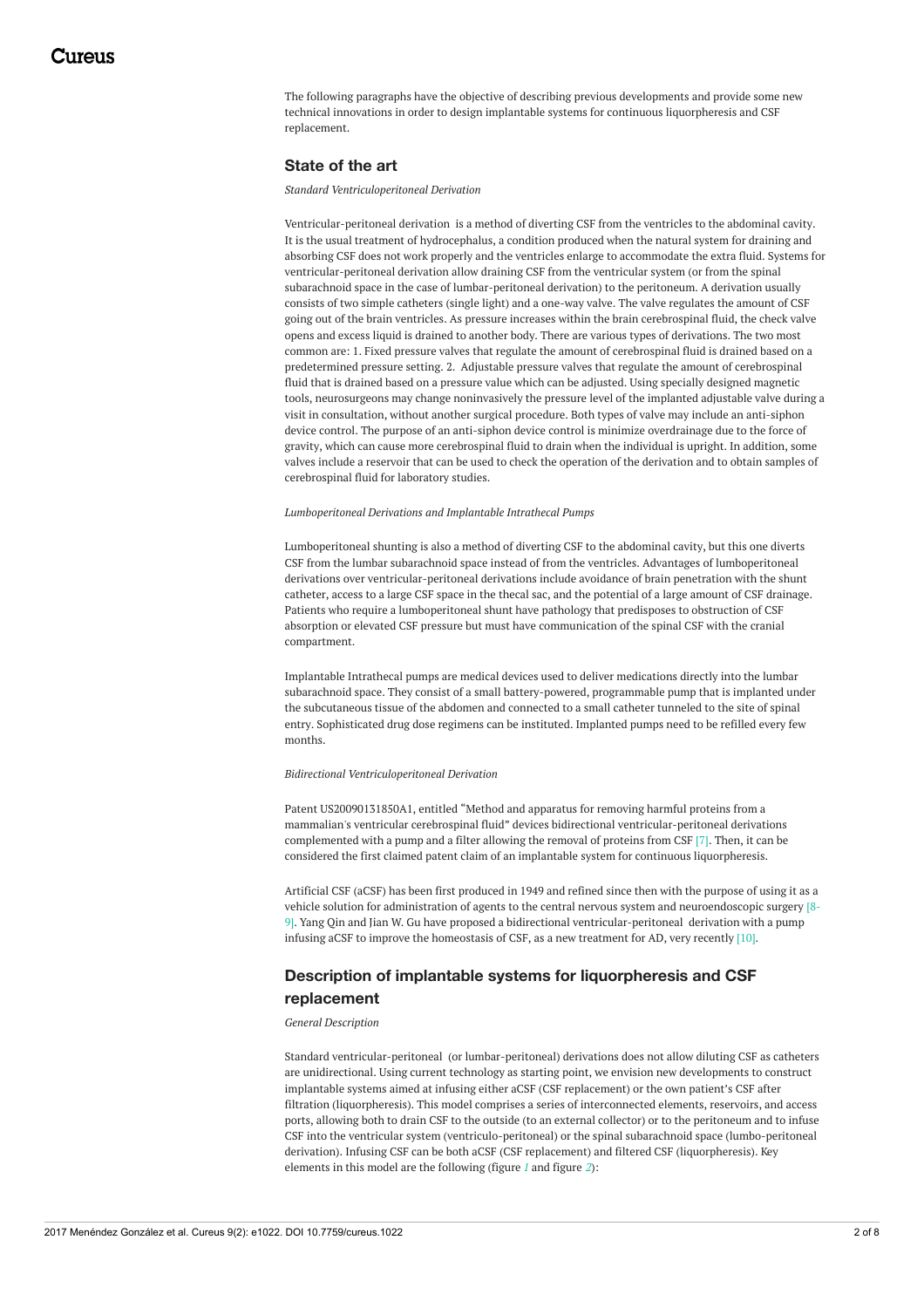- Double lumen ventricular catheter (one inlet and one output), which allows both draining CSF from the ventricular system and infusing fluids. As an alternative to placement in the ventricular system (ventriculoperitoneal derivation), the catheter can also be placed at the spinal level in the lumbar subarachnoid space (lumbo-peritoneal derivation).

- Double valve (bi-directional), which allows to regulate the pressure both input and output.

- Double lumen subcutaneous catheter (one inlet and one output, connected to homonyms ventricular catheters through the double valve).

- A subcutaneous injection port connected to the gateway subcutaneous catheter, which allows fluid infusion by an external pump. Additionally it can also allow access for infusing drugs with syringe if needed.

- External pump allowing continuous or intermittent infusion. It is connected to the injection port by an infusion apparatus with an L type non-coring needle.

#### *Versions and Models*

This system may be constructed in two different versions intended for a) CSF replacement (version A) and b) CSF filtration (version B). Thus, the pump can be complemented with a deposit of aCSF (version A) or with a filter (version B). Additionally, the system may be intended for ventricular shunting (model A) or for intrathecal shunting (model B).

In version A (Figure *[1](#page-3-0)*), the fluid to be infused is externally administered to the pump from a cartridge. The subcutaneous simple drainage catheter drains through an orifice into the peritoneal space (or outside). Thus, the proximal and the distal ends of the draining catheter are placed into the frontal horn of the lateral ventricle (or in the spinal subarachnoid space) and the peritoneal cavity (or to an external collector), respectively. aCSF has been first produced in 1949 and refined since then with the purpose of using it as a vehicle solution for administration of test agents to the central nervous system and neuroendoscopic surgery [7-8]. Today, with the availability of aCSF, CSF replacement seems a feasible intervention from a technical point of view. Up to our knowledge, continuous or intermittent CSF replacement has not been explored so far in the treatment of neurological conditions.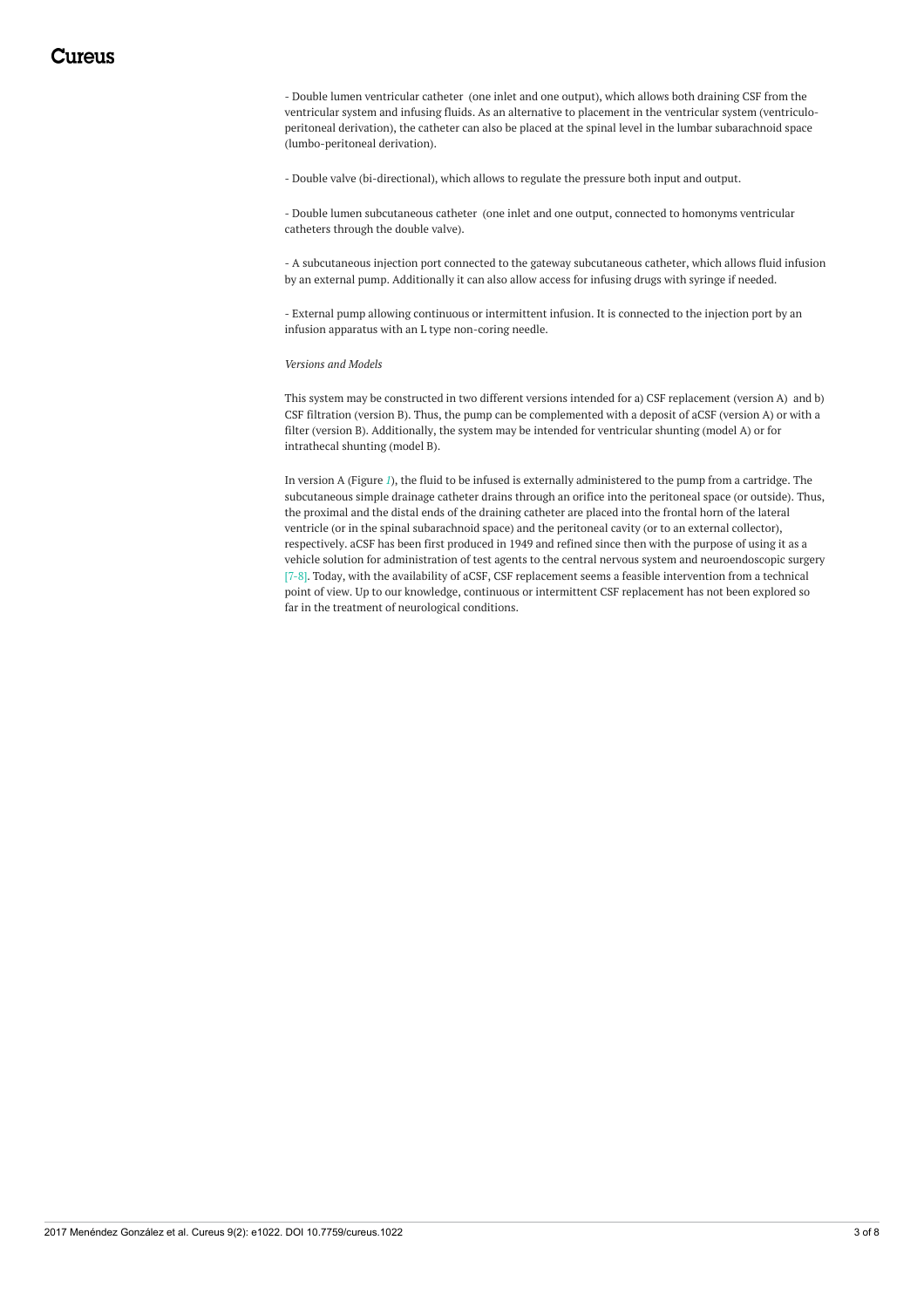<span id="page-3-0"></span>

## **FIGURE 1: Version A, Model A: A Portable System for CSF Replacement from the Ventricular System**

The fluid to be infused is externally administered to the pump with a cartridge. The subcutaneous simple drainage catheter drains through an orifice into the peritoneal space (alternatively, it could be collected in an external collector).

In version B (Figure *[2](#page-4-0)*) , there is a filter of CSF attached to the pump, which takes its source from the single subcutaneous drainage catheter. Thus, the proximal and the distal ends of the draining catheter are placed into the frontal horn of the lateral ventricle (or in the spinal subarachnoid space) and to the filter, respectively. Some filters of CSF have already been developed and patented, but no one small enough to be used in a portable device. Several different types of filters can be developed in the future; from mechanical filters, similar to those used in plasmapheresis, to "biological filters", where antibodies against the different proteins catch them from the CSF (Figure *[4](#page-5-0)*). Biological filters of CSF may represent a highly innovative field of research combining nanotechnology with immunotechnology (ie magnetic nanoparticles conjugated with antibodies). Finally, the filter-pump device may be endowed with sensors in the entry and exit connectors, in order to measure the levels of proteins in the CSF entering and leaving the pump (Figure *[2](#page-4-0)*).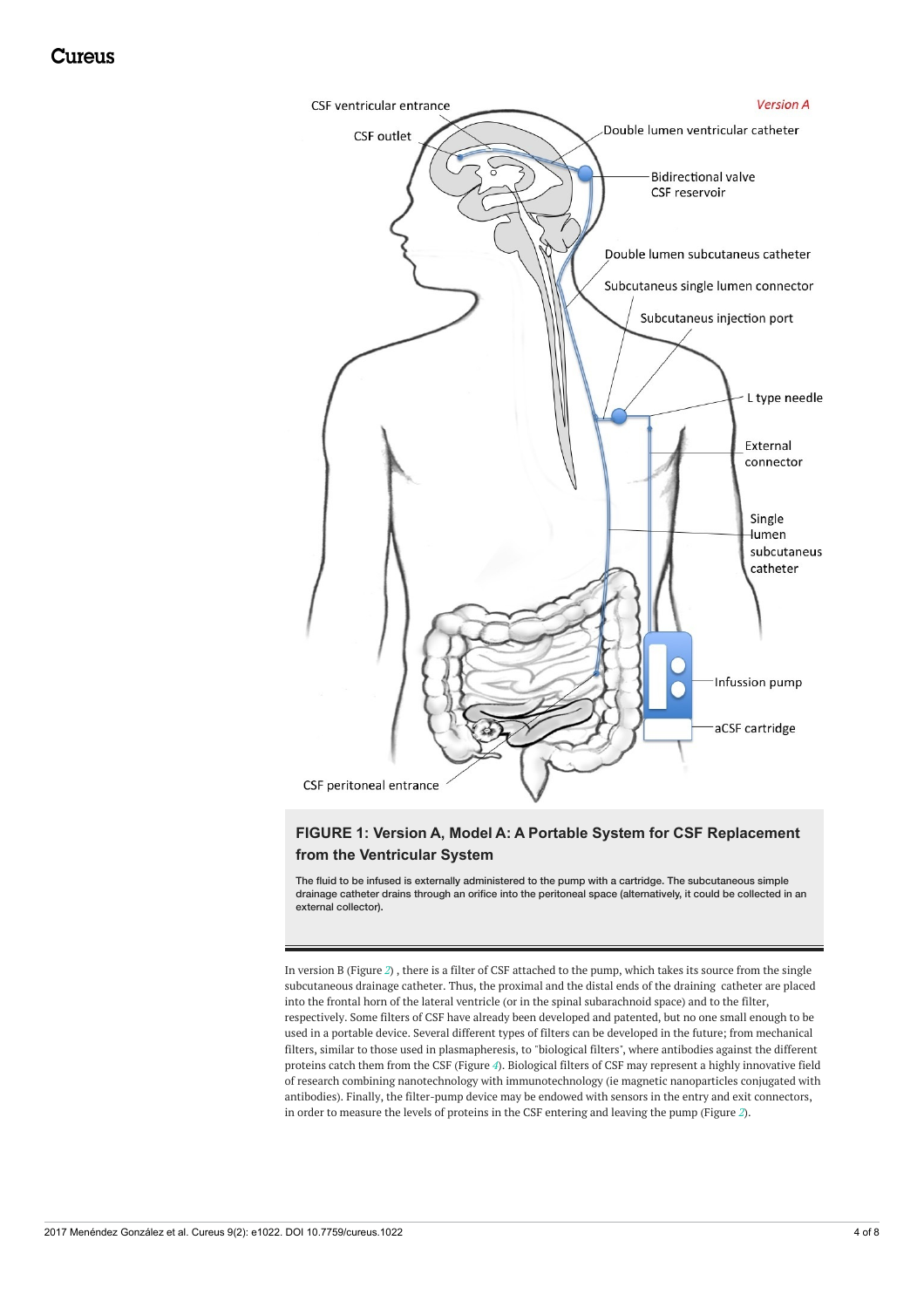<span id="page-4-0"></span>

## **FIGURE 2: Version B, Model A: A Portable System for Liquorpheresis from the Ventricular System**

There is a filter of CSF attached to the pump, which takes its source from the single subcutaneous drainage catheter. Also, the filter/pump device may be endowed with a sensor in the entry and exit connectors.

Basically, the difference between model A (ventricular shunting, figure *[1](#page-3-0)* and figure *[2](#page-4-0)*) and model B (intrathecal shunting, figure *[3](#page-5-1)*) is the point where the central catheter is placed: in the lateral ventricles or in the lumbar subarachnoid space respectively. Then, the techniques for implanting these systems would be similar to those used to implant ventricular-peritoneal derivations for model A and lumbar-peritoneal derivations or implantable intrathecal pumps for model B. Both models allow the implementation of versions A and B.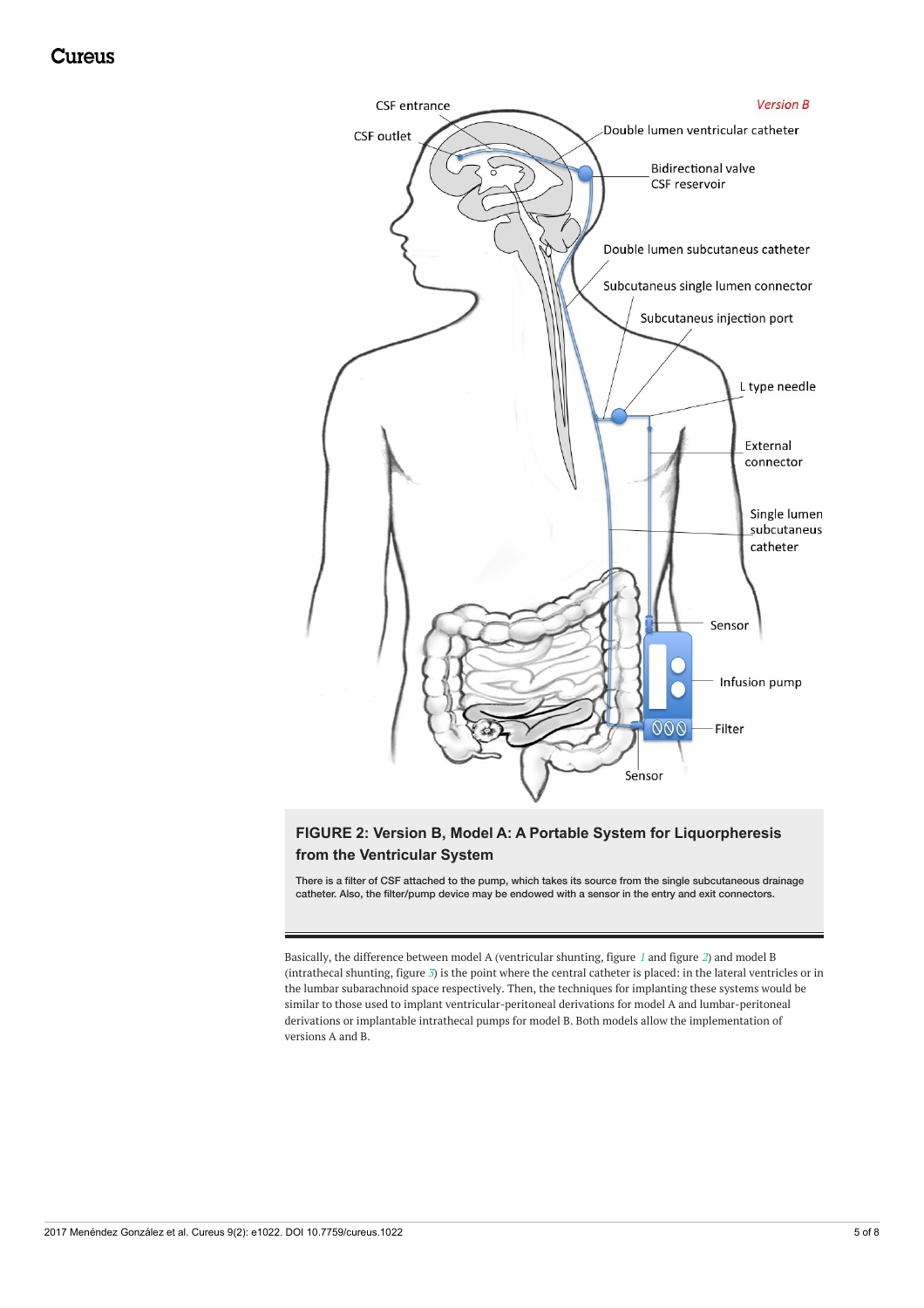<span id="page-5-1"></span>

## **FIGURE 3: Portable Systems for CSF Replacement and Liquorpheresis from the Intrathecal Space**

*Version A, Model B (on the left):* a portable system for CSF replacement from the intrathecal space. A lumbar catheter takes out CSF that is collected in an external collector (alternatively it could be drained into the peritoneal space). The fluid to be infused is externally administered to the pump with a cartridge. *Version B, model B (on the right)*: a portable system for liquorpheresis from the intrathecal space. There is an LCR filter attached to the pump, which takes its source from the single subcutaneous drainage catheter.

The system by Qin & Gu, and patent conceives an external pump that can be feed with deposits of aCSF [10]. However, pumps used today to deliver intrathecal drugs are implanted in the subcutaneous tissue and are refilled using syringes and needles. Thus, CSF replacement could be addressed with implantable pumps that can be refilled with aCSF. The same way, if long-duration filters were available, implanting them with the pump in the subcutaneous tissue would be a good option for liquorpheresis. Then, both versions A and B (and models A and B), can also be conceived as totally implantable systems with no external components.

<span id="page-5-0"></span>

# **FIGURE 4: Schematic representation of a filter based on**

### **immunotechnology**

The inside of a long column is fully coated with antibodies against the target molecule (red balls). As the fluid passes through the filter, the target molecules get stuck to the antibodies. As a result, the concentration of target molecules is much lower in the outflow fluid than in the inflow fluid.

## **Discussion**

Today, with the availability of aCSF, CSF replacement seems a feasible intervention from a technical point of view. Up to our knowledge, CSF replacement has not been explored in the treatment of neurological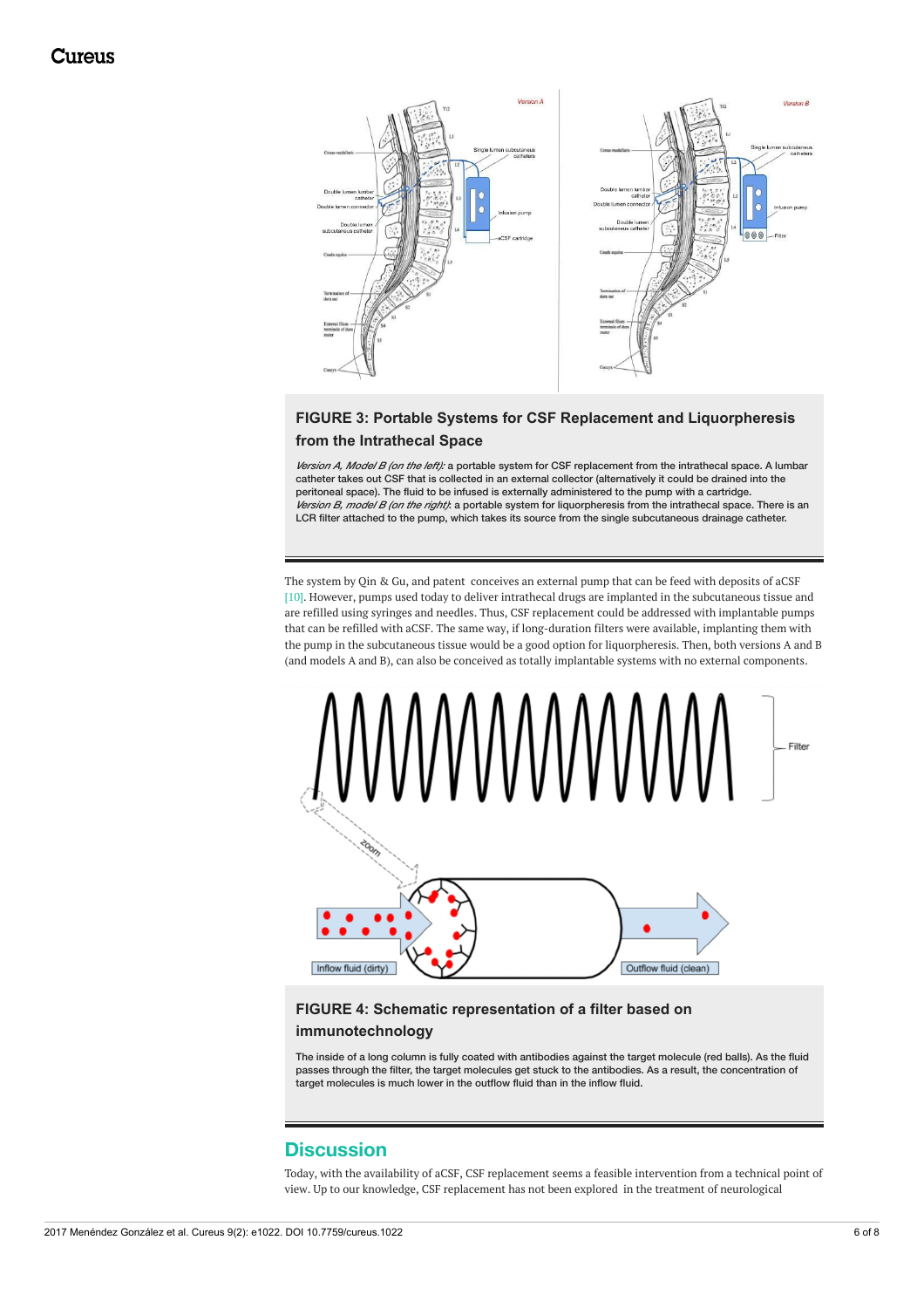conditions so far, although it has recently been proposed to treat AD by Qin&Gu [10]. They propose to use a bidirectional ventricular-peritoneal derivation to replace CSF with aCSF.

The most innovative element in the systems described in this paper, is that the pump can be complemented not only with a deposit of aCSF (as in the system by Qin&Gu) but alternatively it can be complemented with a filter (as in patent US20090131850A1), allowing CSF replacement or liquorpheresis respectively. Both options ease the dilution of the "dirty" CSF (with neurotoxic proteins) with "clean" CSF (without neurotoxic proteins) which can help fighting many neurological conditions.

In order to maximize the dilutional effect, the system may be programed to work in an alternate mode where the drainage and infusion of clean CSF is sequentially produced to avoid the new and "clean" CSF mixing with all the "dirty" CSF in the ventricular system that would happen if the system worked in a continuous in-out mode. Thus, some amount of "dirty" CSF should be drained before the infusion of "clean" CSF starts.

The best way of programming the system has to be studied carefully to maximize the clearance effect and reduce the risk of side effects to a minimum. Side effects may appear as a consequence of producing liquoral hypotension (if too much "dirty" CSF is drained) or hypertension (if too much "clean" CSF is infused) in a given time. However, well-adjusted valves should prevent this type of malfunctioning.

Other types of side effects may be related to filters and aCSF. Filters should be as specific as possible, removing only the target peptides and proteins. aCSF should have the same composition as natural CSF [11]. As the systems here described are closed systems (only version A has the option of draining into the peritoneum), infections are expected to be less frequent than in ventriculo-peritoneal and lumbo-peritoneal derivations. Anyway, the management of infections would be exactly the same, with the advantage that in these models antiseptics can be infused using the pump.

# **Conclusions**

Liquorpheresis (CSF filtration) and replacement of CSF with aCSF comprise new therapeutical approaches that have been proposed to treat several neurological conditions. Both options have been little explored so far due to technical constraints.

Developing implantable systems for liquorpheresis and CSF replacement seems suitable today from a technical point of view. We describe previous technical reports and provide some new innovations in order to design bidirectional CSF shunting systems that can be complemented either with a deposit of artificial CSF or with a filter of CSF, allowing CSF replacement or liquorpheresis respectively. Both options would lead to mechanical dilution of the patient's CSF.

# **Additional Information**

#### **Disclosures**

**Human subjects:** All authors have confirmed that this study did not involve human participants or tissue. **Animal subjects:** All authors have confirmed that this study did not involve animal subjects or tissue. **Conflicts of interest:** In compliance with the ICMJE uniform disclosure form, all authors declare the following: **Payment/services info:** All authors have declared that no financial support was received from any organization for the submitted work. **Financial relationships:** All authors have declared that they have no financial relationships at present or within the previous three years with any organizations that might have an interest in the submitted work. **Other relationships:** All authors have declared that there are no other relationships or activities that could appear to have influenced the submitted work.

## **References**

- 1. Czosnyka M, Czosnyka Z, Momjian S, Pickard JD: [Cerebrospinal](https://dx.doi.org/10.1088/0967-3334/25/5/R01) fluid dynamics. Physiol Meas. 2004, 25:R51- R76. [10.1088/0967-3334/25/5/R01](https://dx.doi.org/10.1088/0967-3334/25/5/R01)
- 2. Wollinsky KH, Hülser PJ, Brinkmeier H, et al. HH, Ludolph AC, Rüdel R: CSF filtration is an effective treatment of [Guillain-Barré](https://dx.doi.org/10.1212/WNL.57.5.774) syndrome: a randomized clinical trial. Neurology. 2001, 57:774-780. [10.1212/WNL.57.5.774](https://dx.doi.org/10.1212/WNL.57.5.774)
- 3. Haas J, Sailer M, Duzel E, Tendolkar I, Wurster U: CSF-filtration: An experimental therapeutical approach in multiple sclerosis treatment. [Neuropsychiatrie.](http://discovery.ucl.ac.uk/1383020/) 1995, 9:109-111.
- 4. Pfausler B, Bösch S, Grubwieser G, et al.: Multimodal therapy in [life-threatening](https://dx.doi.org/10.1159/000237105) cerebral lupus erythematosus: the benefit of cerebrospinal fluid pheresis. Int Arch Allergy Immunol. 1995, 107:592-594. [10.1159/000237105](https://dx.doi.org/10.1159/000237105)
- 5. Haass C, Selkoe DJ: Soluble protein oligomers in [neurodegeneration:](https://dx.doi.org/10.1038/nrm2101) lessons from the Alzheimer's amyloid beta-peptide. Nat Rev Mol Cell Biol. 2007, 8:101-112. [10.1038/nrm2101](https://dx.doi.org/10.1038/nrm2101)
- 6. Finsterer J, Mamoli B: [Liquorpheresis](https://dx.doi.org/10.1038/sj.sc.3100857) (CSF filtration) in familial amyotrophic lateral sclerosis . Spinal Cord. 1999, 37:592-593. [10.1038/sj.sc.3100857](https://dx.doi.org/10.1038/sj.sc.3100857)
- 7. Method and apparatus for removing harmful proteins from a mammalian's ventricular [cerebrospinal](https://patents.google.com/patent/US20090131850A1) fluid . (2007). Accessed: 28/01/2017: <https://patents.google.com/patent/US20090131850A1>.
- 8. Elliott KA, Lewis RC: Clinical uses of an artificial [cerebrospinal](https://dx.doi.org/10.3171/jns.1950.7.3.0256) fluid. J Neurosurg. 1950, 7:256-260.